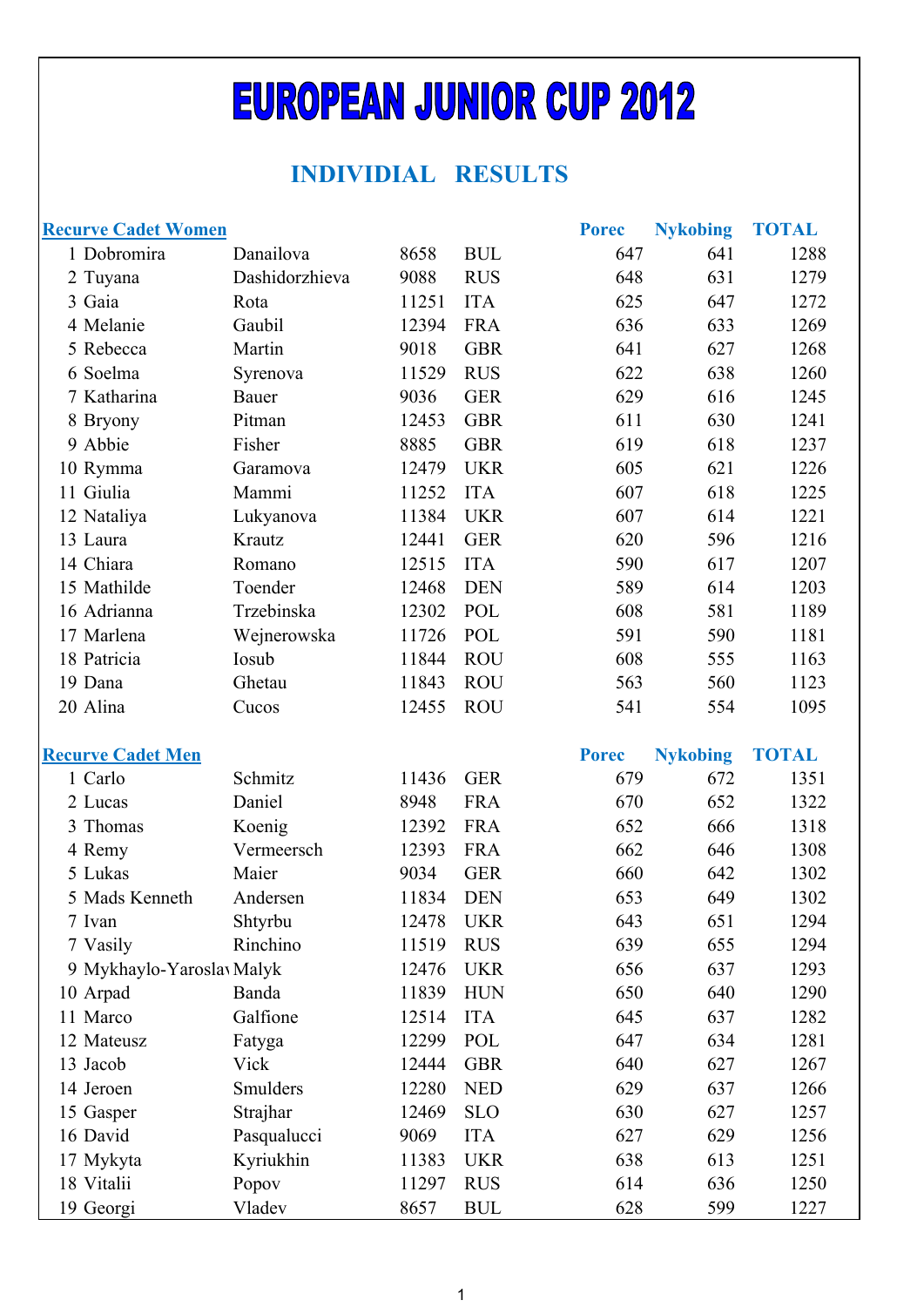| <b>Recurve Cadet Men</b><br>20 Vladimir | Hurban Jr.     | 11734          | <b>SVK</b> | <b>Porec</b><br>612 | <b>Nykobing TOTAL</b><br>614 | 1226         |
|-----------------------------------------|----------------|----------------|------------|---------------------|------------------------------|--------------|
|                                         | <b>Bizon</b>   |                | POL        | 596                 | 630                          | 1226         |
| 20 Kacper                               |                | 12427<br>12467 |            |                     |                              |              |
| 22 Aske                                 | Halskov        |                | <b>DEN</b> | 617                 | 601                          | 1218         |
| 23 Calin                                | Hrihorciuc     | 11842          | <b>ROU</b> | 610                 | 605                          | 1215         |
| 24 Eduard Iulian                        | Airinei        | 12454          | <b>ROU</b> | 595                 | 595                          | 1190         |
| 25 Juraj                                | Duchon         | 8128           | <b>SVK</b> | 588                 | 600                          | 1188         |
| 26 Lovro                                | Pavlakovic     | 12498          | <b>CRO</b> | 595                 | 592                          | 1187         |
| 27 Ivan                                 | Horvat         | 12500          | <b>CRO</b> | 592                 | 570                          | 1162         |
| 28 Robert                               | Gray           | 11314          | <b>GBR</b> | 583                 | 577                          | 1160         |
| 29 Valentin                             | Rusu           | 12457          | <b>ROU</b> | 524                 | 521                          | 1045         |
| <b>Compound Cadet Women</b>             |                |                |            | <b>Porec</b>        | <b>Nykobing</b>              | <b>TOTAL</b> |
| 1 Sarah Holst                           | Sonnichsen     | 8253           | <b>DEN</b> | 671                 | 677                          | 1348         |
| 2 Daisy                                 | Clark          | 7045           | <b>GBR</b> | 638                 | 657                          | 1295         |
| 3 Maja                                  | Orlic          | 8704           | <b>CRO</b> | 640                 | 651                          | 1291         |
| 4 Gelsomina                             | Nozzolillo     | 12518          | <b>ITA</b> | 645                 | 641                          | 1286         |
| 4 Aalin Elisse                          | George         | 9452           | <b>GBR</b> | 637                 | 649                          | 1286         |
| 6 Tamara                                | <b>Brlek</b>   | 8706           | <b>CRO</b> | 626                 | 653                          | 1279         |
| 7 Ana                                   | Kostanjevec    | 12470          | <b>SLO</b> | 639                 | 636                          | 1275         |
| 8 Vanja                                 | Potrkac        | 11522          | <b>CRO</b> | 615                 | 615                          | 1230         |
|                                         |                |                |            |                     |                              |              |
| <b>Compound Cadet Men</b>               |                |                |            | <b>Porec</b>        | <b>Nykobing</b>              | <b>TOTAL</b> |
| 1 Stephan                               | Hansen         | 8251           | <b>DEN</b> | 689                 | 688                          | 1377         |
| 2 Domagoj                               | Buden          | 8705           | <b>CRO</b> | 682                 | 670                          | 1352         |
| 3 Leonardo                              | Pardini        | 7357           | <b>ITA</b> | 676                 | 672                          | 1348         |
| 4 Mario                                 | Vavro          | 8702           | <b>CRO</b> | 675                 | 669                          | 1344         |
| 5 Vili                                  | Korosec        | 12472          | <b>SLO</b> | 669                 | 673                          | 1342         |
| 6 Pim                                   | Van De Ven     | 12281          | <b>NED</b> | 675                 | 663                          | 1338         |
| 6 Luke                                  | Pennell        | 11308          | <b>GBR</b> | 666                 | 672                          | 1338         |
| 6 Renaud                                | Domanski       | 11109          | <b>BEL</b> | 665                 | 673                          | 1338         |
| 9 Jonathan                              | <b>Bull</b>    | 12401          | <b>GBR</b> | 654                 | 673                          | 1327         |
| 10 Carmelo                              | Allegra        | 12516          | <b>ITA</b> | 658                 | 660                          | 1318         |
| 11 Stas                                 | Modic          | 11908          | <b>SLO</b> | 659                 | 657                          | 1316         |
| 12 Luka                                 | Stosevski      | 9055           | <b>SLO</b> | 655                 | 657                          | 1312         |
| 13 Deni                                 | <b>Babok</b>   | 9234           | <b>CRO</b> | 640                 | 654                          | 1294         |
| 14 Matthew                              | Ingram         | 12402          | <b>GBR</b> | 626                 | 656                          | 1282         |
| 15 Max                                  | Polak          | 12445          | <b>AUT</b> | 527                 | 649                          | 1176         |
| <b>Recurve Junior Women</b>             |                |                |            | <b>Porec</b>        | <b>Nykobing</b>              | <b>TOTAL</b> |
| 1 Noemie                                | <b>Brianne</b> | 8945           | <b>FRA</b> | 634                 | 634                          | 1268         |
| 2 Anna                                  | Bomboeva       | 7676           | <b>RUS</b> | 632                 | 628                          | 1260         |
| 3 Oyuna                                 | Bolotova       | 7401           | <b>RUS</b> | 623                 | 625                          | 1248 39      |
| 4 Isabel                                | Viehmeier      | 7583           | <b>GER</b> | 622                 | 626                          | 1248 34      |
| 5 Anne Marie                            | Laursen        | 7333           | <b>DEN</b> | 630                 | 608                          | 1238         |
| 6 Ida                                   | Andersson      | 9062           | <b>SWE</b> | 597                 | 633                          | 1230         |
| 7 Iryna                                 | Hul            | 6861           | <b>BLR</b> | 600                 | 611                          | 1211         |
| 8 Paulina                               | Tyszko         | 12298          | POL        | 602                 | 607                          | 1209         |
| 9 Brina                                 | <b>Bozic</b>   | 9051           | <b>SLO</b> | 579                 | 628                          | 1207         |
|                                         |                |                |            |                     |                              |              |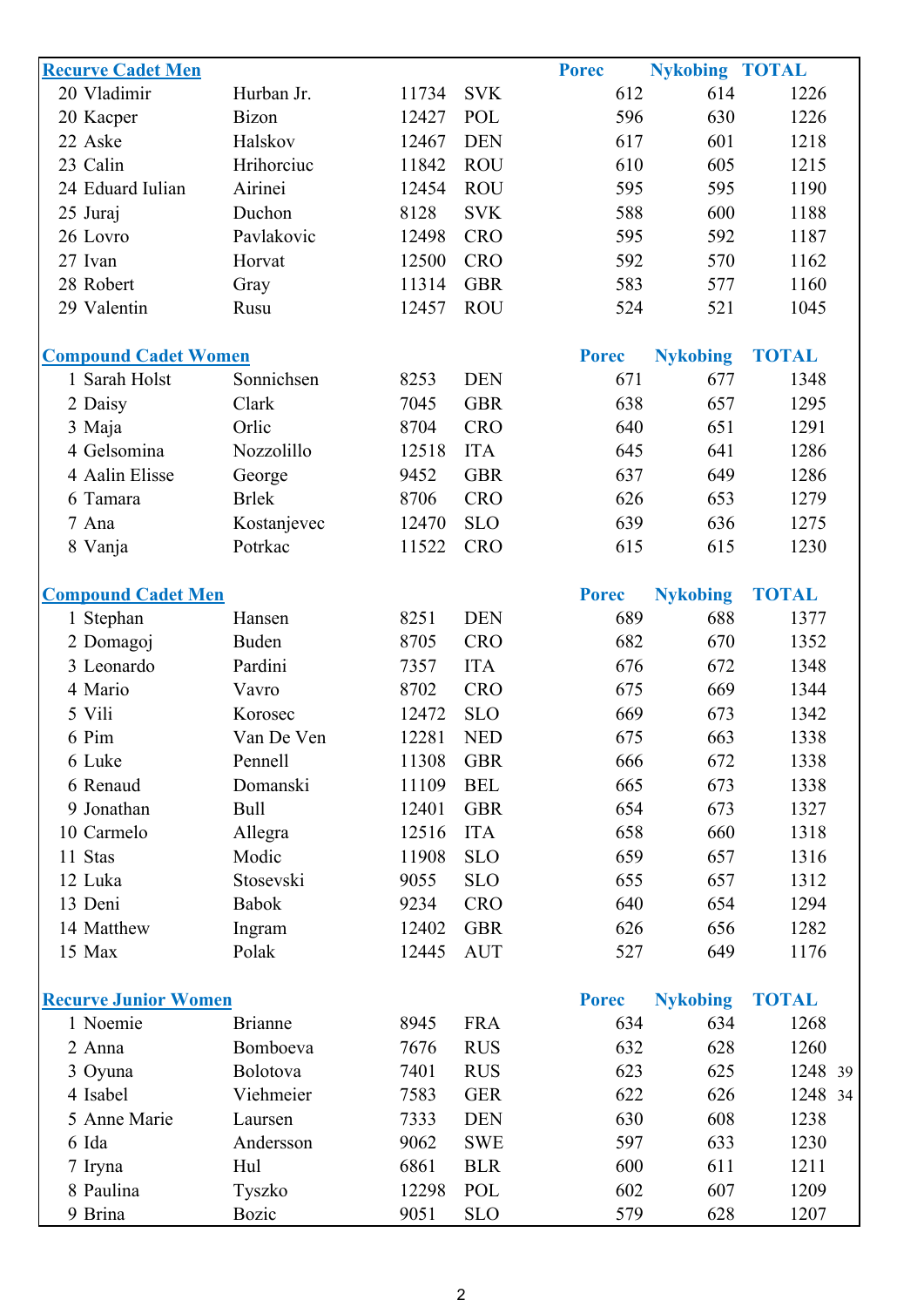| <b>Recurve Junior Women</b> |                |       |            | <b>Porec</b> | <b>Nykobing TOTAL</b> |              |
|-----------------------------|----------------|-------|------------|--------------|-----------------------|--------------|
| 10 Annalisa                 | Agamennoni     | 7427  | <b>ITA</b> | 585          | 620                   | 1205         |
| 11 Shireen                  | De Vries       | 11651 | <b>NED</b> | 610          | 590                   | 1200         |
| 12 Sandra                   | Andersson      | 11956 | <b>SWE</b> | 610          | 588                   | 1198         |
| 13 Iryna                    | Dubas          | 7386  | <b>UKR</b> | 609          | 584                   | 1193         |
| 14 Milena                   | Barakonska     | 6744  | <b>POL</b> | 590          | 601                   | 1191         |
| 14 Annemarie                | Der Kinderen   | 9038  | <b>NED</b> | 586          | 605                   | 1191         |
| 16 Maryia                   | Afanasyeva     | 11752 | <b>BLR</b> | 583          | 600                   | 1183         |
| 17 Daria                    | Pavlichenko    | 12481 | <b>UKR</b> | 592          | 570                   | 1162         |
| 18 Sandra                   | Van Der Looy   | 11418 | <b>NED</b> | 558          | 599                   | 1157         |
| 19 Cecilia                  | Blomberg       | 11702 | <b>SWE</b> | 571          | 569                   | 1140         |
| 20 Zuzana                   | Lucanicova     | 11733 | <b>SVK</b> | 561          | 525                   | 1086         |
| 21 Alexandra                | Longova        | 7194  | <b>SVK</b> | 529          | 556                   | 1085         |
|                             |                |       |            |              |                       |              |
| <b>Recurve Junior Men</b>   |                |       |            | <b>Porec</b> | <b>Nykobing</b>       | <b>TOTAL</b> |
| 1 Florian                   | Kahllund       | 12439 | <b>GER</b> | 641          | 660                   | 1301         |
| 2 Klemen                    | Strajhar       | 7271  | <b>SLO</b> | 649          | 642                   | 1291         |
| 3 Marco                     | Morello        | 8044  | <b>ITA</b> | 634          | 650                   | 1284         |
| 4 Vitaliy                   | Komonyuk       | 7648  | <b>UKR</b> | 635          | 647                   | 1282         |
| 5 Nikolaj                   | Wulff          | 8174  | <b>DEN</b> | 631          | 647                   | 1278         |
| 6 Pawel                     | Marzec         | 11310 | POL        | 634          | 637                   | 1271         |
| 6 Radmir                    | Shaynurov      | 11296 | <b>RUS</b> | 630          | 641                   | 1271         |
| 6 Mykyta                    | Shyshkin       | 12475 | <b>UKR</b> | 624          | 647                   | 1271         |
| 9 Bair                      | Tsybekdorzhiev | 8776  | <b>RUS</b> | 640          | 630                   | 1270         |
| 9 Jaka                      | Komocar        | 8168  | <b>SLO</b> | 623          | 647                   | 1270         |
| 11 Jan                      | Rijavec        | 8169  | <b>SLO</b> | 627          | 634                   | 1261         |
| 12 Oliver                   | Obst           | 7206  | <b>GER</b> | 630          | 629                   | 1259         |
| 13 Kieran                   | Slater         | 8912  | <b>GBR</b> | 609          | 649                   | 1258         |
| 14 Matteo                   | Paoletta       | 7643  | <b>ITA</b> | 628          | 620                   | 1248         |
| 15 Andrew                   | Randall        | 12443 | <b>GBR</b> | 621          | 626                   | 1247         |
| 16 Pearu Jakob              | Ojamae         | 8782  | <b>EST</b> | 619          | 627                   | 1246         |
| 17 Kacper                   | Sierakowski    | 9028  | POL        | 626          | 616                   | 1242         |
| 18 Maksim                   | Anishkevich    | 8277  | <b>BLR</b> | 628          | 609                   | 1237         |
| 19 Ashe                     | Morgan         | 7954  | <b>GBR</b> | 622          | 611                   | 1233         |
| 20 Maciej                   | Faldzinski     | 7323  | POL        | 615          | 614                   | 1229         |
| 21 Alexandru Ionut          | Popescu        | 8062  | <b>ROU</b> | 613          | 615                   | 1228         |
| 22 Joey                     | Kloos          | 12279 | <b>NED</b> | 593          | 626                   | 1219         |
| 23 Tobias                   | Blomgren       | 9064  | <b>SWE</b> | 602          | 615                   | 1217         |
| 24 Lorenzo                  | Pianesi        | 7349  | <b>ITA</b> | 589          | 626                   | 1215         |
| 25 Mathias                  | Galberg        | 7335  | <b>DEN</b> | 604          | 602                   | 1206         |
| 26 Alexander                | Bertschler     | 11814 | <b>AUT</b> | 579          | 626                   | 1205         |
| 27 Costel Lucian            | Pricop         | 8913  | <b>ROU</b> | 606          | 592                   | 1198         |
| 28 Ondrej                   | Janosik        | 11735 | <b>SVK</b> | 586          | 609                   | 1195         |
| 29 Vedran                   | Orlic          | 6425  | <b>CRO</b> | 566          | 621                   | 1187         |
| 30 Andrei                   | Danila         | 11846 | <b>ROU</b> | 575          | 606                   | 1181         |
| 31 Anton                    | Karoukin       | 6859  | <b>BLR</b> | 554          | 615                   | 1169         |
| 32 Christoph                | Kurz           | 11815 | <b>AUT</b> | 570          | 578                   | 1148         |
| 33 Gregor                   | Gappmayer      | 12449 | <b>AUT</b> | 571          | 563                   | 1134         |